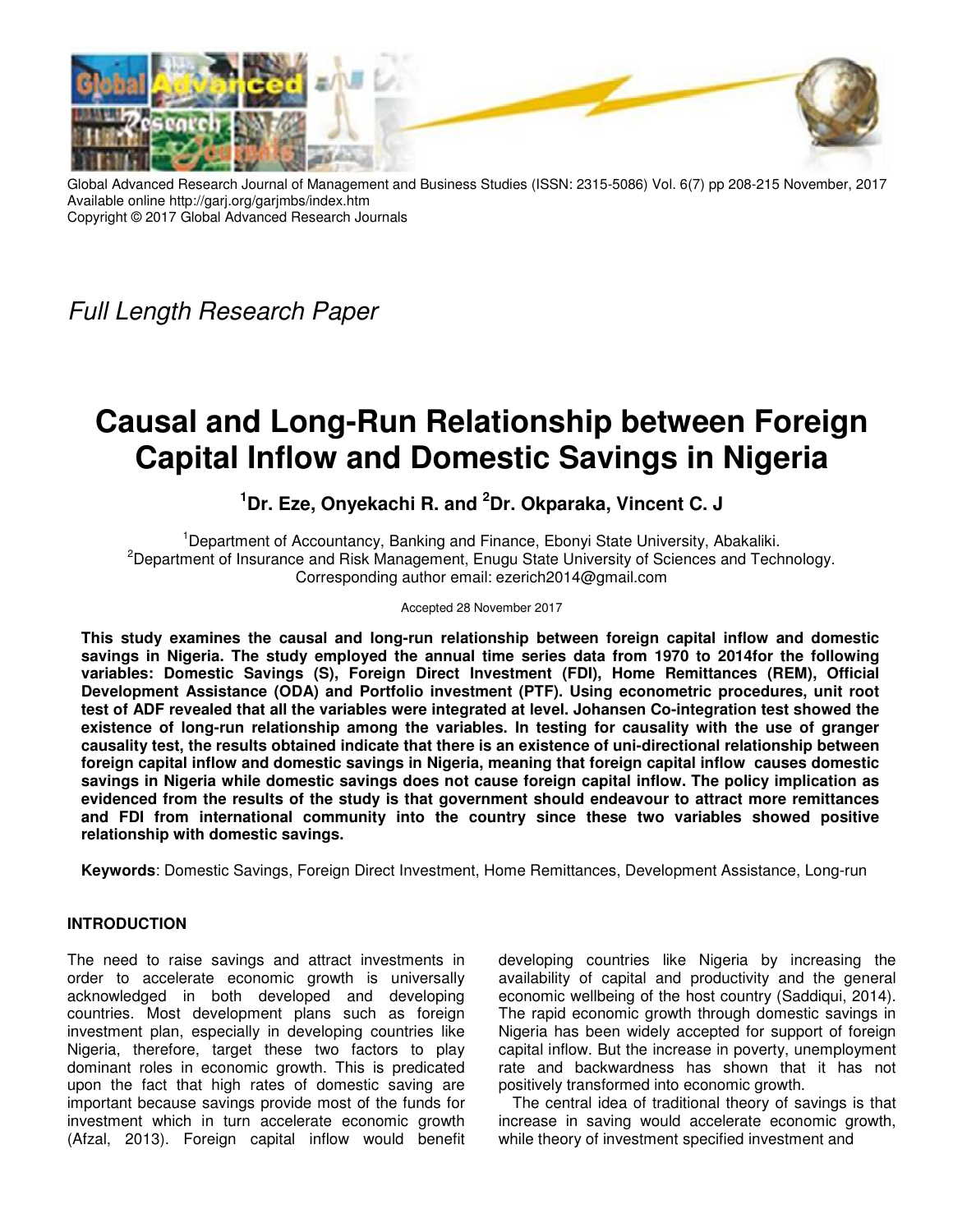savings as the key to promoting economic growth (Mohamed, 2014). On the other hand, neoclassical theory argues that increase in the savings rate boosts steady-state output by more than its direct implications on economic growth. This is because the increase in income raises savings, leading to a further rise in investment (Verma, 2007). According to Keynesian economics by Mohamed (2014), savings in finance is defined as the amount left over when the cost of a person's consumer expenditure is subtracted from the amount of disposable income that he or she earns in a given period of time. Savings is also the portion of disposable income not spent on consumption of consumer goods but accumulated or invested directly in capital equipment or in paying off a home mortgage, or indirectly through purchase of securities.

The attainment of economic stability and growth in developing countries is essential to their social progress and economic wellbeing. Many countries (including Nigeria) are in direct need of investment in their economy. This is built upon the premise that investment in an economy aid the expansion of output, improve the utilization of existing resources (especially employment), enhance social welfare and limit their dependency on mono-product (oil in the case of Nigeria) for export (Otto and Ukpere, 2014). Many profitable investments require a long term commitment of capital. Foreign capital flow may affect economic activity through investment leading to industrialization and the resulting economic importance (Agrawal and Khan, 2011). However, the inadequate domestic savings or inappropriate mobilization of savings for investment purposes is what is termed in the literature as savings constraint. This is also referred as savings gap (Okafor, 2012). This gap can be corrected by encouraging the foreign direct investment (FDI) otherwise known as foreign capital inflow. Agrawal and Khan (2011) opine that Foreign capital flow may affect economic activity through investment leading to industrialization and the resulting economic importance. This is built upon the premise that investment in an economy aids the expansion of output, improves the utilization of existing resources, enhances social welfare and limits their dependency on mono-product (oil in the case of Nigeria) for export (Otto and Ukpere, 2014).

Olusanya (2013) opined that foreign capital flow into a country in which investors acquire a lasting management interest is termed foreign direct investment. World Bank (1996) defined foreign direct investment as investment made to acquire a lasting management interest (normally 10% of voting stock) in a business enterprise operating in a country other than that of the investor defined according to residency. In other words, foreign direct investments are multinational investment overseas.

Otto and Ukpere (2014) noted that a multinational or transnational enterprise is an enterprise that engages in foreign direct investments in more than one country. The need for foreign capital flow arises when the desired

investment exceeds the actual savings, and also due to investments with long gestation periods that generate non-monetary returns, growing government expenditure that are not tax-financed; and when actual savings are lower than potential savings due to repressed financial markets and even capital flight (Obiechina and Ukeje, 2013).

Notwithstanding, large capital flows could spur economic growth or have destabilization effect in the country, if not well managed. The destabilizing effect of foreign capital inflow has aroused concern over their potential effects on macroeconomic stability, the competitiveness of the export sector, and external sector viability. The issue of whether foreign capital inflow causes domestic savings or domestic savings get caused by foreign capital inflow has been a serious theoretical debate as well as empirical debate among researchers. In classical theory, an increase in foreign capital inflow will lead to an increase in the domestic savings output (Ramakrishna and Rao, 2012).

This study, therefore, is designed to investigate the implications of foreign capital inflow on domestic savings in Nigeria. The study is different from previous studies both in terms of scope and methodology, and it offers the opportunity to assess the differential impact of non-oil FDI components on Nigeria's economic growth.

## **Statement of the Problem**

Capital inflow creates a vicious circle leading to increased domestic investment, and increase in investments contribute to the achievement of higher growth through domestic savings. Higher growth spurs more investment which attracts further capital inflow, thus revolving in a circle (Fasanya, 2012). The surge of foreign capital to developing countries particularly Nigeria which is constantly grappling with macroeconomic imbalance has some implications. The numerous problems such as shortage of exchange reserves, exchange rate appreciation, excessive money supply and consequent pressure on price, higher consumption and lower savings that has engulfed Nigeria has tended to make the domestic investment climate muddy. In such a situation, the option of increasing capital formation through domestic sources is out of place (Obiechina and Ukeje, 2013).

Despite the fact that capital inflow in general has been identified in both theoretical and empirical literature as an important catalyst for growth, Nigeria has not reaped enough from such relatively as compared to developed and developing countries (Orji, Uche and Ilori, 2014). In spite of the possible benefits of the foreign capital in the host economy, it is worrisome that Nigeria has not attracted sufficient dose of it that will launch her into economic development. However, the many foreign capital inflows that have been piped into the country to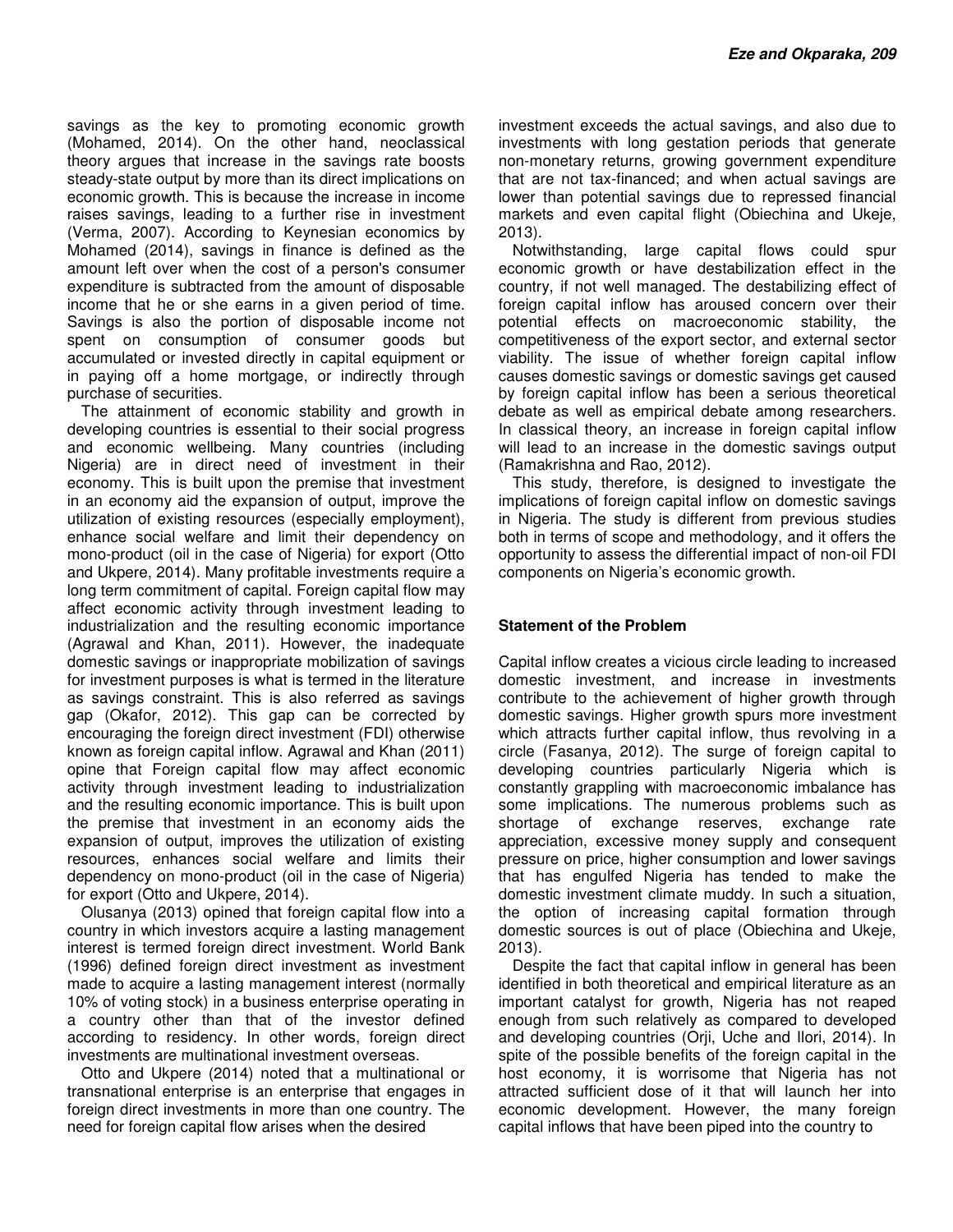kick-start the healing of a failed economic prospect could not materialize in concrete terms.

It is therefore, important to understand the underlying factors, which are significantly linked with net capital inflows to guide policy and regional reforms and their effective implementation in Nigeria; especially now that the Nigerian government is taking important steps to improve her investment climate, governance style, institutions and structures, human capital and infrastructure in the economy.

## **REVIEW OF RELATED LITERATURE**

## **Conceptual Review**

Domestic Saving is GDP minus final consumption expenditure. It is expressed as a percentage of GDP. Gross Domestic Saving consists of savings of household sector, private corporate sector and public sector. Gross domestic savings had followed a downward trajectory after 2008. The more concerning issue is the perceptible shift of investors' preference towards physical assets as compared to financial assets. This can be attributable to a rise in inflationary pressures. Gross capital formation is a function gross domestic savings (CBN, 2014). The proportion of GDP committed to savings continued to rise from 12% in 1970 to 28% in 1974. It then started to fluctuate until 1980. Hence the proportion started falling from about 31% in 1980 to about 12% in 1986, after which it started increasing continuously up to 29% in 1990. Thereafter it started falling ridiculously to about 18% in 1995. Since then it has been fluctuating at increasing rate to about 42% in 2000 and 39% in 2005 and thereabout in 2006. The relative increase in this proportion in the early 70's up to 1980 can be attributed to the expansionary policy of the government through increase in wages of the workers in the early 70's. This effect lasted till late 70's specifically 1980 when Nigeria experienced another downturn in the economy. The reduction in this proportion from 1980 to 1986 was as a result of economic crisis experienced then when the prices of crude oil fell in the world market. In 1986, Nigeria government took a bold step at combating the effect of this crisis by introducing Structural Adjustment Program (SAP). Domestic savings reacted instantly to this policy and picked up from about 12% in 1986 to about 29% in 1990, 35% in 1996 and 42% in the year 2000. From 2001 till 2014, the ratio of domestic savings has been inconsistence (CBN, 2014). Foreign capital inflow is the increase in the amount of money available from external or foreign sources for the purchase of local capital assets such buildings, land, machines.

In view of Okafor (2012), the direction of both foreign direct investment and private capital inflows is explained by two categories of theory namely; push and pull factors theories. Push factor theories attribute direction of capital

flows to what happens on the international front such as falling international interest rates, business cycles in industrial countries and the rising trend towards diversification. Thus, the push factor theorists thought that the surge of foreign direct investment are contingent on the increasing tax burden of multinational corporations in their home countries and due in part to domestic developments such as sound policies and strong economic performance for private portfolio investments. Also, Calvo, Leiderman and Reinhart (1996) argue that cyclical movements in foreign interest rates are driving forces behind international capital mobility.

On the other hand, the pull factor theory trace the cause of capital flows to domestic factors such as autonomous increase in the domestic money demand function, increasing integration of domestic capital markets with the global capital markets, improvement in external credit relations, adoption of sound fiscal and monetary policies, and neighbor externalities (Ayalew, 2013). Moreover, Yan and Yang (2008) remarked that pull factors also called "internal" factors, are those that attract capital from abroad as a result of attractive domestic conditions, such as higher marginal productivity of capital, improved creditworthiness induced by better macroeconomic policy, and structural reform.

## **Empirical Review**

Angmortey and Tandoh-Offin (2014) examined the effect of foreign capital – foreign direct investment, foreign aid and grants and foreign commercial borrowing on domestic savings. The study made use of co-integration technique to estimate the long-run relationships and the Error Correction Model (ECM) to estimate the short-run dynamic savings model in Ghana. The outcome of the study shows that there is a positive and significant effect of foreign capital on real domestic savings in Ghana in the long run, though not steady but volatile. The short-run dynamic model revealed that foreign capital has no significant effect on real domestic savings in Ghana in the short run and the long-run. The gap in the study shows that there was the presence of serial correlation of the first-order as the Durbin Watson's statistics reported a coefficient that is very low with negative sign. The regression result was spurious. The present research is thus intended to fill the above gap.

In addition, Temitope (2014) adopted both the Vector Autoregressive (VAR) analysis and the Impulse-Response Function (IRF) to examine the importance and the effects of domestic savings and foreign direct investment (FDI) on South African economy, using data spanning over the period 1975 to 2011. The variables considered were tested for stationarity before proceeding to test for cointegration and then estimate VAR. The results from the VAR Granger test of causality depicted that domestic savings lead economic growth, while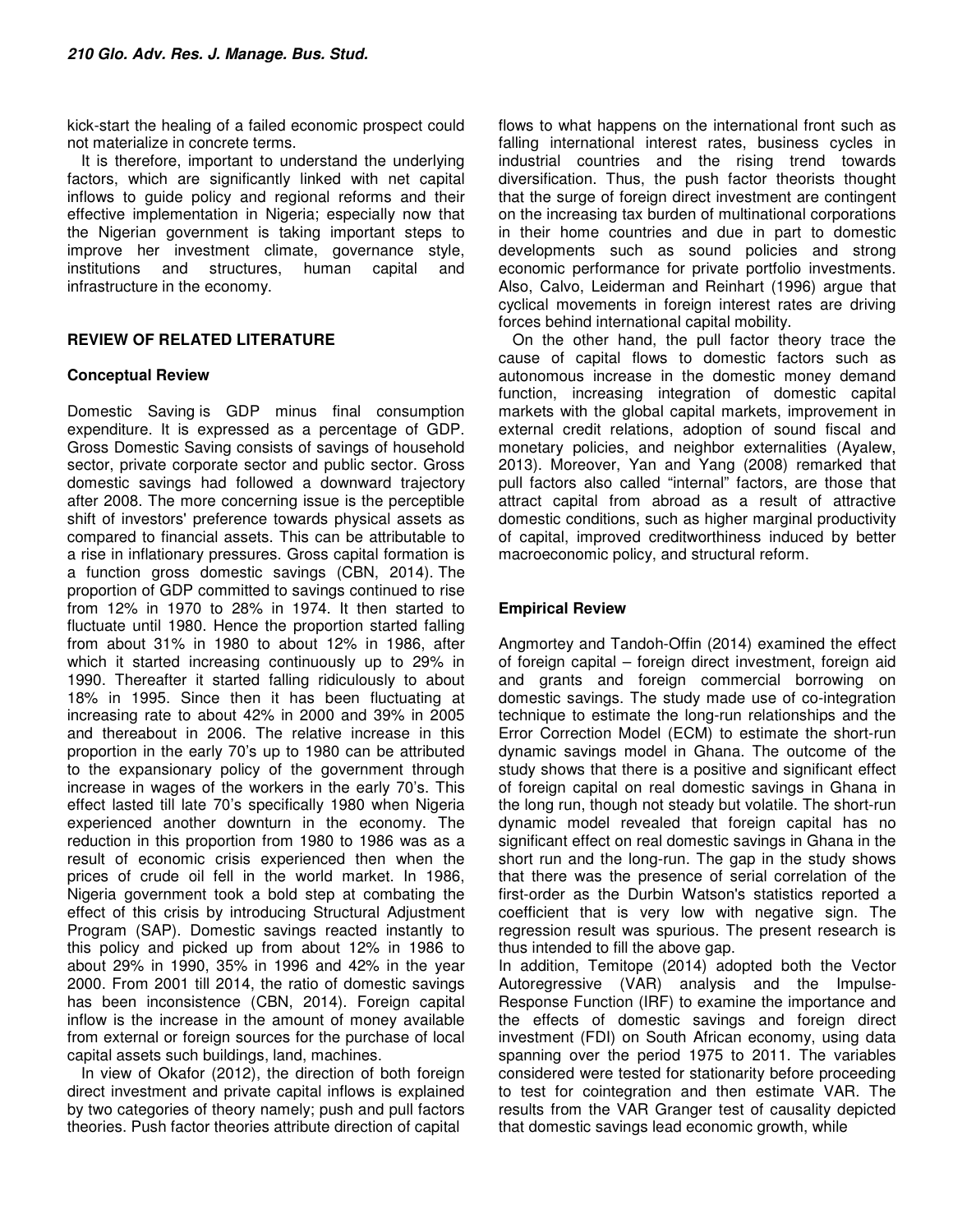economic growth leads investment. This result of the IRF also showed that while increased domestic savings is important to improve the level of economic growth in South Africa, it also leads FDI. This means that the economic environment needs to be suitable in order to attract foreign investments. The results obtained are reliable and stable as the model passes a battery of diagnostic tests.

For studies conducted in Nigeria, Asien and Oriavwote (2013) examined the association between foreign capital inflows to Nigeria and real growth rate of gross domestic product, domestic credit to the private sector, rate of inflation, perceived level of corruption and market capitalization. The data were analyzed using econometric models of co-integration technique and error correction model (ECM). Results of the parsimonious ECM tests suggested that high level of corruption constituted greatest impediment to foreign capital inflow to Nigeria. The results also revealed that high rate of inflation had a negative impact on foreign capital inflow to Nigeria while domestic credit to private sector, real growth rate of gross domestic product and market capitalization had been beneficial to foreign capital inflow to Nigeria in the short run.

Afzal (2013) investigated the causal relationship between national savings and foreign capital in Pakistan over the period 1960 to 2010 using the Granger nocausality test based on Toda and Yamamoto (1995) procedure. The results show that no causality was found from foreign capital to savings but savings causes foreign capital for the whole stretch of period under consideration. But for 1973 to 1990 periods, both caused each other. No causality was found between foreign capital and savings but savings Granger-cause foreign capital in 1990 to 2010 periods. Income and savings Granger cause each other for all periods. The findings attested that investment-savings relationship in Pakistan is complex which is a research gap.

Savic, Barjaktarovic and Konjikusic (2013) examined the impact of foreign capital inflow on the level of GDP per capita (GDPpc) in fifteen countries of Central and Eastern Europe. Using panel data, foreign capital inflows in the form of cross-border credit (CB), foreign direct investment, portfolio investment (PI) and workers' remittances were analyzed with the tool of correlation and panel regression. The obtained results revealed that GDPpc was dependent on the greatest possible extent of CBCpc inflow. They concluded that evidence pointed to the low level of savings in those countries such that their need to increase GDPpc had to be satisfied from foreign resources.

Using parsimonious Error Correction Model (ECM), Fasanya (2012) analyzed the impact of foreign direct investment on economic growth in Nigeria for the period 1970 to 2010. The study made use of annual time series data modeled on the basis of a neo-classical framework with growth rate of GDP (GDPGR), growth rate of

domestic capital stock (INV/GDP), foreign direct investment (FDI), exchange rate (EXR) and inflation (INF) as parameters in the model. The findings showed that foreign direct investments have positive impact on economic growth in Nigeria and so does domestic investment.

Also, Egwaikhide (2012) investigated the relationship between foreign direct investment (FDI) and economic growth in Nigeria. Co-integration technique and Vector Error Correction were used as methodology. The Johansen Co-integration result establishes that the impact of the disaggregated FDI on real growth in Nigeria namely: agriculture, mining, manufacturing and petroleum sectors is very little with the exception of the telecom sector which has a good and promising future, especially in the long run. Furthermore, past level of FDI and level of infrastructures are FDI enhancing. In the light of the above, the paper recommends, among other things, the creation of enabling investment climate in Nigeria through the overhauling of the security system which will help in no small measure in boosting investors' confidence as instability scare way prospective investors. And also, there is the need to liberalize the foreign sector in Nigeria while all barriers that are inimical to cross-border trade such as arbitrary tariffs; import and export duties and other levies should be reduce to the beeriest minimum or, if possible, removed.

Raza, Sabirand and Mehboob (2011) empirically investigated the impact of foreign capital inflow on economic growth of Pakistan during the period of 1985 to 2010 by using time series analysis. The analysis was conducted using multiple regression technique while employing the tool of OLS. For this purpose, the variables that played host in the model include GDP as the dependent variable and foreign direct investment (FDI), foreign aid (FA), remittances (REMT), and foreign portfolio investment (FPI). Results show that foreign direct investment (FDI), foreign portfolio investment (FPI) and remittances are positive and significant related to economic growth. It therefore suggested that foreign direct investment, foreign portfolio investment and remittances enhance economic growth. The gap in the study is that it did not test for the long run relationship among variables and the nature of time series to know whether they are stationary or not.

## **Theoretical Framework**

The pivotal role played by foreign capital inflow on domestic savings in an economy is significant. This has given rise to a plethora of ideas, observations and theories in attempt to explain the intricate nature of inflow of foreign resources into a country and more especially its effect on domestic saving. Based on the nature of this study, we anchored the study on Neoclassical theory.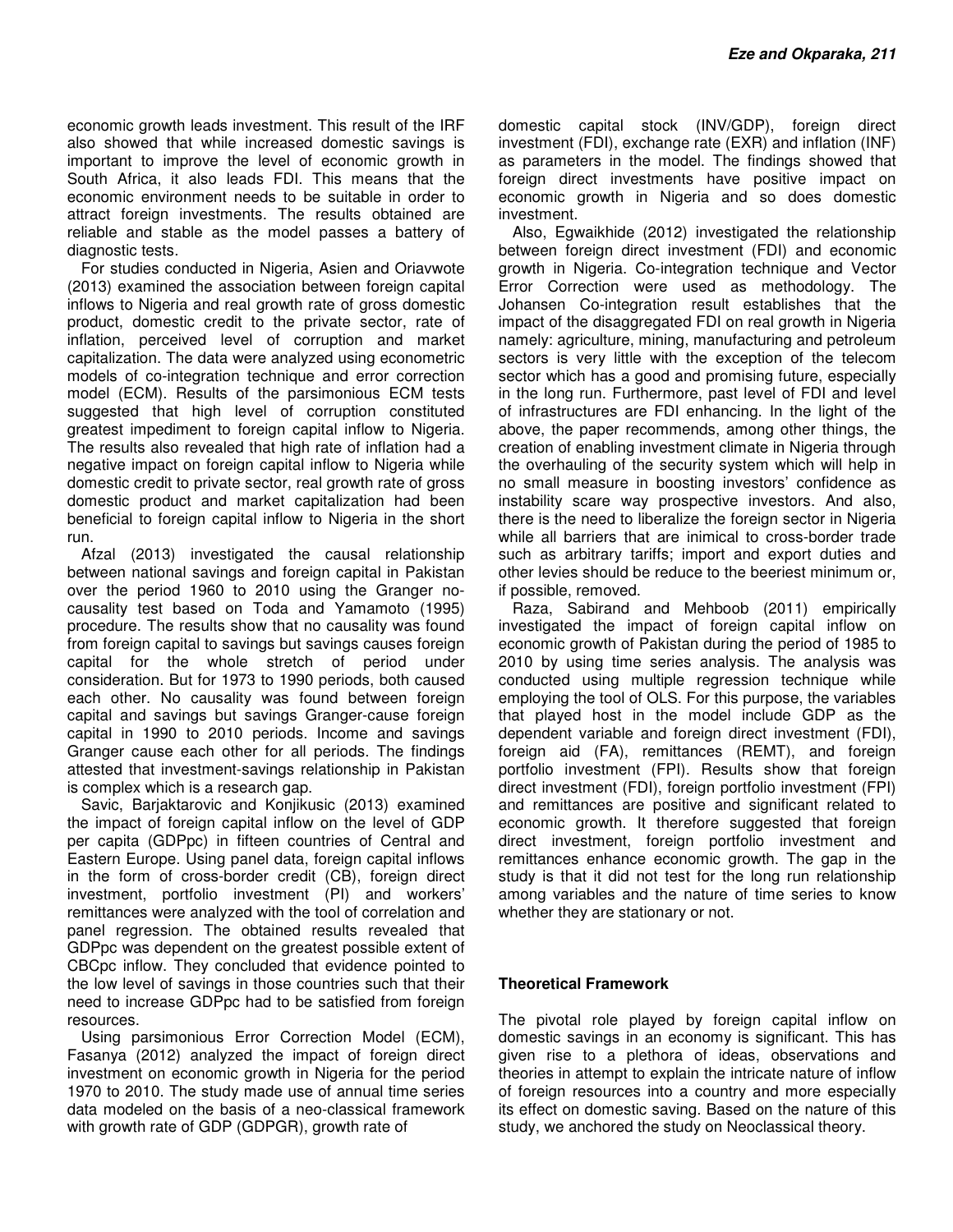| Variable   | Intercept      | Order of Integration |         |      |
|------------|----------------|----------------------|---------|------|
|            | Test Statistic | 5% Critical Value    | P value |      |
| DS         | 3.481467       | $-2.948404$          | .0000   | I(0) |
| <b>FDI</b> | $-3.137201$    | $-2.948404$          | 0.0317  | I(0) |
| <b>ODA</b> | -3.391724      | $-2.931404$          | 0.0167  | I(0) |
| <b>REM</b> | -4.688709      | 2.945842             | 0.0006  | I(0) |

**Table 1.** Augmented Dickey Fuller Unit Root Test

**Source**: Researcher's compilation from E-view (version 7.0) 2016

#### **Neoclassical Theory**

Neo-classical Theory was developed by Joan Robinson and Edward H. Chamberlin (1933) in a book called "The Economics of Imperfect competition" and "The Theory of Monopolistic Competition" and was used by Angmortey and Tandoh-Offin (2014), Temitope (2014), Asien and Oriavwote (2013), Afzal (2013), Savic, Barjaktarovic and Konjikusic (2013), Fasanya (2012) and Egwaikhide (2012) in their studies. Neoclassical economist theory is the most widely used economic theory because you cannot discuss about economy without discussing supply, demand, profit and satisfaction. It is a set of solutions to economics focusing on the determination of goods, outputs and income distributions in markets through supply and demand The theory argues that domestic savings has negative effects on economic growth. The neoclassical economists also argue that FDI influences economic growth by increasing the amount of capital per persons. According to the neoclassical growth model put forth by Solow (1956), an increase in the capital stock available in an economy leads to an increase in production, which then corresponds to an increase in the growth rate of output. Since FDI is a source of physical (and financial) capital to the host country, increases in FDI should raise the overall level of capital stock available for production. Thus, under the neoclassical framework, an increase in foreign-owned capital stock then leads to higher growth, since FDI is additional capital. Assuming diminishing returns to capital, however, any increase in the growth rate observed after an increase in the stock of FDI is not sustained in the long run. This implies that within the neoclassical framework, FDI acts as a driver of growth in the short term.

## **METHODOLOGY**

## **Research Design**

The research design for this study is *Ex-post facto*. The choice of ex-post facto research design is motivated by the fact that the study seek to find out the impact of foreign capital inflow on domestic savings in Nigeria by employing statistical analysis of historical data on both variables, thus revealing past relationship. Thus, the characteristic nature of this research design is that it cannot be manipulated.

In view of the above, data for this research is time series data for the sample period 1970 to 2014. The data on disaggregated foreign capital inflow, domestic savings and other policy variables were sourced from CBN statistical bulletin. The method to be applied was determined by the outcome of the unit root test. Specifically OLS was employed in the analysis of the relationship between foreign capital inflow and domestic savings in Nigeria within the period under review.

## **Model Specification**

The model used for investigating the implications of foreign capital inflow on domestic savings in Nigeria is as modified below:

 $DS = f(FDI, REM, ODA).$ 

## $DS_{t} = \beta_0 + \beta_1 FDI_t + \beta_2 REM_t + \beta_3 ODA_t + u_t$ Where:

 $DS_{+}$  = domestic savings

 $FDI<sub>t</sub>$  = foreign direct investment

 $REM<sub>+</sub>$  = home remittances

 **= official development aid** 

## $u$ : stochastic error term

 $\beta_0$ ,  $\beta_1$ ,  $\beta_2$  and  $\beta_3$  are parameters. Subscript t indicates that the variables are in the current period.

As illustrated above, domestic savings is the dependent variable, and it is affected by a host of variables termed explanatory variables which are: home remittances; foreign grants; and foreign direct investment.

## **ANALYSIS OF RESULT**

## **Unit Root Test**

The Augmented Dickey-Fuller (ADF) formula was employed to test for the existence of unit roots in the data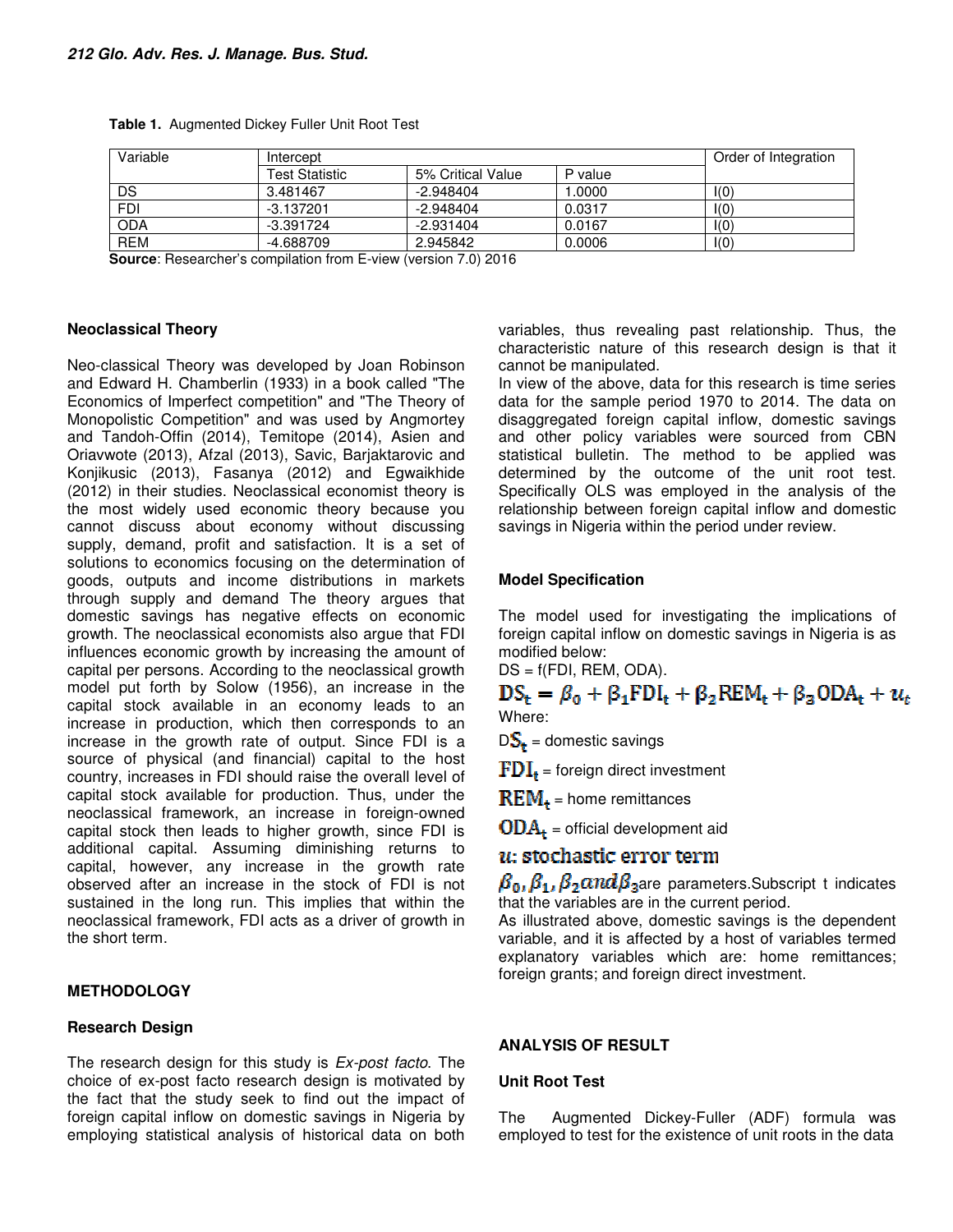| Tace Statistics |                  |                   |        |  |  |
|-----------------|------------------|-------------------|--------|--|--|
| Eigen value     | Trace Statistics | Critival value 5% | Prob   |  |  |
| 0.988585        | 220.1257         | 47.85613          | 0.0001 |  |  |
| 0.781449        | 63.57539         | 29.79707          | 0.0000 |  |  |
| 0.255922        | 10.34968         | 15.49471          | 0.0028 |  |  |
| 0.987805        | 0.003354         | 3.841466          | 0.0020 |  |  |
|                 |                  | $\blacksquare$    |        |  |  |

**Table 2.** Johansen Co-integration test for the series: SAV, FDI, REM and ODA

**Source**: Researcher's compilation from E-view (version 7.0) 2016

#### **Table 3.** OLS

| Variable   | Coefficient | Std. error | t-Statistics | Prob.  |
|------------|-------------|------------|--------------|--------|
|            | 372832.1    | 266669.1   | $-1.398108$  | 0.0171 |
| <b>FDI</b> | 0.000578    | 0.000234   | 2.475892     | 0.0186 |
| <b>REM</b> | 6.83E-05    | 8.52E-05   | 0.801764     | 0.4284 |
| <b>ODA</b> | $-0.000216$ | 0.000109   | -1.981762    | 0.0459 |

R 2 =0.778795, F-Statistic=38.72768, Prob(F-Statistic)=0.000000, Durbin-Watson stat=2.004545

using intercept. The results are presented in table one below.

The a priori expectation when using the Augmented Dickey-Fuller (ADF) test is that a variable is stationary when the value of the Augmented Dickey-Fuller (ADF) test statistic is greater than the critical value at 1%, 5%, and 10%. All of the variables used met this a priori expectation at level. The above empirical ADF test in tables 1 shows that the variables (DS, FDI, ODA, and REM) are integrated of order one (1) both with intercept and trend and intercept. They are integrated of the same order; 1(0). The unit root test tests for the existence of a unit root with intercept and trend to make into the account the impact of the trend on the series. The variables (DS, FDI, ODA, and REM) were stationary at their level 1(0) in both the models because its respective ADF statistic value is greater than the Mackinnon critical value  $\omega$  1%, 5% and 10% in absolute term before differencing. This means that the series are said to be stationary at level.

## **Co-integration Test**

This technique is employed to test the presence of cointegration between the series of the same order of integration through forming a co-integration equation. The basic idea behind co-integration is that if, in the long-run, two or more series move closely together, it is possible to regard these series as defining a long-run equilibrium relationship, as the difference between them is stationary. Lack of co-integration implies that such variables have no long-run relationship.

Trace test indicates 2 cointegrating eqn(s) at the 0.05 level

\*denotes rejection of the hypothesis at the 0.05 level \*\*MacKinnon-Haug-Michelis (1999) p-values

Under the Johansen co-integration Test, there is two co-integrating equations. In Johansen's Method, the trace statistic determines whether co-integrated variables exist.

Under the Johansen co-integration test in table 2, it is observed that there are two (2) co-integrating equations. In Johansen's method, the Eigen value statistic is used to determine whether co-integrated variables exist. Cointegration is said to exist if the values of computed statistics are significant and different from zero. From the table 2 above, co-integration is said to exist since the trace statistic indicates two co-integrating equation. Also, their eigenvalues are significantly greater than zero. The Likelihood ratio is higher than 5% critical value and the Eigen value are found as (0.988585, 0.781449, 0.255922, and 0.987805). The Likelihood Ratio of DS, FDI, ODA, and REM are greater than the critical value at both 5% level of significance. Also, the Eigen values of DS, FDI, ODA, and REM are significantly greater than zero. In other words, the null hypothesis of no cointegration among the variables is rejected in at least six equations. The test result shows the existence of a longrun equilibrium relationship in two co-integrating equations at 5% significance level.

From the result, co-integration is said to exist since the trace statistics two co-integrating equation in tables 2. This implies that there is a long run relationship among the one dependent variable and three independent variables.

#### **Ordinary Least Squares (OLS)**

The confirmation of long-run relationship among the variables as found from the Johansen co-integration in addition to the unit root test which proved that the variables are stationary at levels led to the application of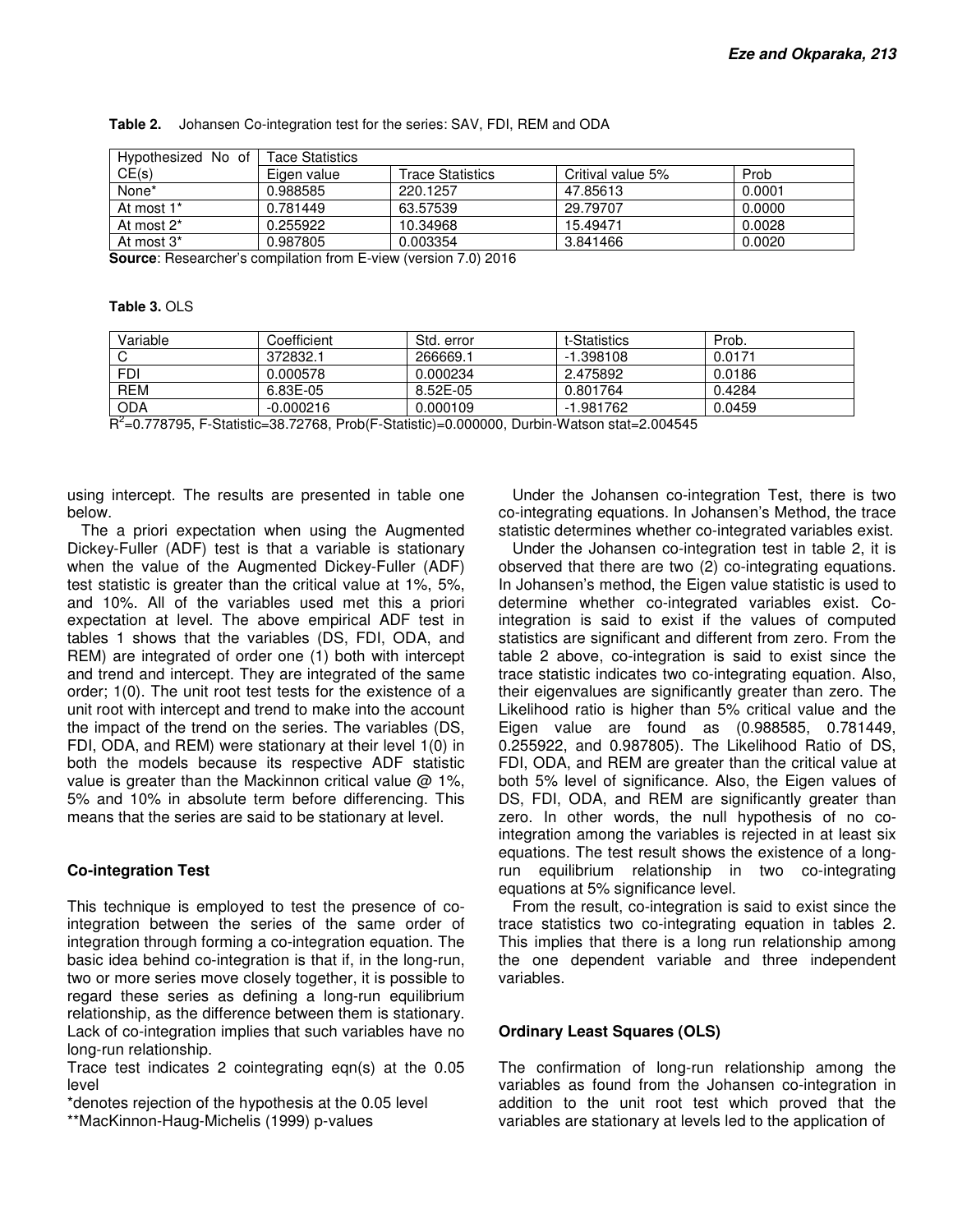## OLS.

The absence of unit root and the existence of cointegration among the variables as indicated above presents an evidence of long-run economic relationship among the variables. This implies that, Ordinary Least Square model is the best option for further analysis. The figures from the OLS are quite revealing. That is to say that the coefficient estimates of the constant and explanatory variable have alternated their signs as against the long-run relationship found in the normalized co-integrating equation in table 2. This shows exactly what is needed to be done in order to absolve the shortrun dynamics of relationships. Again, the significance of OLS holds that a positive and statistically significant error correction model coefficient is a necessary condition for the variables to be co-integrated. The positive sign of the coefficient satisfies one condition while the fact that 372832.1 is different from zero satisfies the second condition of statistical significance. The coefficient reveals that the speed of adjustment between the shortrun and long-run realities of the co-integrating equations is 37.28% every year. Also, the computed  $R^2$  value of 0.778795 which is the coefficient of multiple determinations, indicates that our model satisfies the requirements for goodness of fit. The value shows that 77,88% of the total variations in the Domestic Savings (DS) are adequately explained by changes in Foreign Direct Investment (FDI), Official Development Assistance (ODA) and Home Remittance (REM).

Furthermore, the joint influence of the explanatory variables on the dependent variable is statistically significant. This is also confirmed by the F-probability which is statistically zero. Equally, the Durbin Watson is 2.005 approximately. Using 5% level of significance, 3 explanatory variables and 44 observations, the tabulated Durbin Watson statistics for lower and upper limit are 1.261 and 1.722 respectively.

Since the calculated Durbin Watson statistics is less than the upper limit or the tabulated one, there is evidence of the presence of the first order serial correlation or autocorrelation in the model. Finally, the results in table 3 above shows that Foreign Direct Investment (FDI) has significant and positive implications on Domestic Saving, while Home Remittance (REM) has positive and insignificant implications on Domestic Savings in Nigeria. We also discovered that Official Development Assistance (ODA) has negative and insignificant implications on domestic Savings in Nigeria. Our findings did not agree with any of the empirical work reviewed. This may be attributed to the geographical areas covered, aim of the study and the variables used in their study.

## **CONCLUSION AND RECOMMENDATIONS**

## **Conclusion**

The study examined the implications of foreign capital inflow on domestic savings in Nigeria. Specifically, the study determine the extent to which long-run relationship exist among the variables, it also examine if Foreign Direct Investment impacts positively and significantly on domestic savings in Nigeria, investigate whether Official Development Assistance has positive and significant implication on domestic savings in Nigeria and ascertain if Home Remittance has positive and significant effect on domestic savings in Nigeria. The empirical results were on Augmented Dickey Fuller test, Johansen co integration test and ordinary least square.

In conclusion, foreign capital inflow is positively related to domestic savings in Nigeria indicating that sound policies are needed to achieve economic growth through domestic savings in Nigeria. The study also concludes based on our empirical test that foreign capital inflow has played positive and significant role in stabilizing the Nigerian economy through domestic savings. This means that foreign capital inflow has not played significant role in stabilizing the economy as it home remittance shows insignificant but positive.

## **Policy Implication/Recommendations**

Based on the findings, the policy implications are in three dimensions.

1. Official development assistance was found to retard savings in Nigeria. Therefore, less of Official Development Assistant (ODA) should be desired. However, where it is indispensable, government should make judicious use of Foreign Assistance Fund for the sole purpose it was created such that it will increase investment and consequently encourage savings.

2. Foreign Direct Investment was found to impact positively on the economy. Therefore, the government should sustain the current economic tempo and enablement through re-strategizing to formulate and implement sound economic policies that will be aimed at attracting and keeping foreign direct investment in Nigeria.

3. Remittances were found to impact negatively on savings. It therefore means that people dis-save when they are recipient of remittances. In the light of this, Government should encourage investment habit by creating an enabling environment for safe investment.